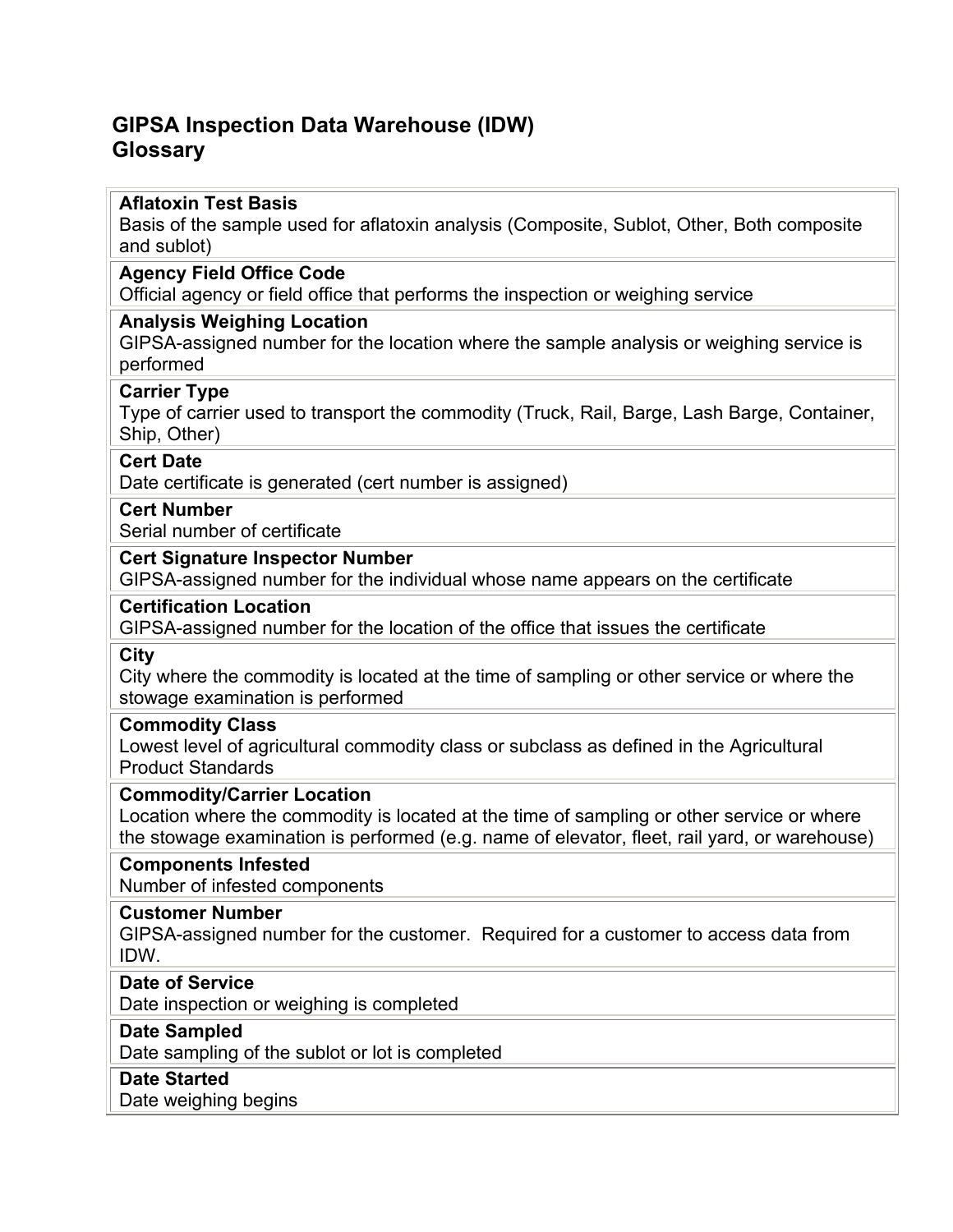# **Destination**

Country of destination for export shipments based on Commerce Department codes

# **Destination Quantity**

Weight or size of the lot inspected or weighed for export under the USGSA

# **Destination Quantity Unit of Measure**

Description of how the lot is measured

# **Disposition**

Status of the commodity after sampling or inspection

# **Divide Type Code**

Code to identify a record as the master or a divide when divided-lot certificates are issued

# **Dust Suppressant**

Type of dust suppressant applied to a component, sublot, or lot (e.g. Oil)

### **Dye**

Field for capturing if a dye is applied to a component, sublot, or lot

# **Factor Code**

Analytical factor measured

# **Factor Remarks**

Supplemental information related to an inspection result (e.g. 12% moisture basis for a protein result)

# **Factor Test Equipment**

Serial number or unique identifier of the equipment used in the factor analysis

### **Factor Test Location**

GIPSA-assigned number for the location where the analysis is performed

# **File Sample ID**

Identification assigned by the service provider to a file sample

### **Fumigant**

Type of fumigant applied to a component, sublot, or lot (e.g. Aluminum Phosphide)

# **GIPSA Fee**

Field to indicate if record is to be used for computing supervision or administrative tonnage fees.

# **GIPSA File Sample ID**

Unique number automatically assigned by IDW to each incoming inspection record for original service or review inspection service- basis new sample.

# **Grade**

Level of quality or value as specified in the standards

# **Identification**

Identification of the carrier, lot, or submitted sample

### **Insecticide**

Type of insecticide applied to a component, sublot, or lot (e.g. Reldan)

# **Insects Per Lot**

Total number of live insects in the lot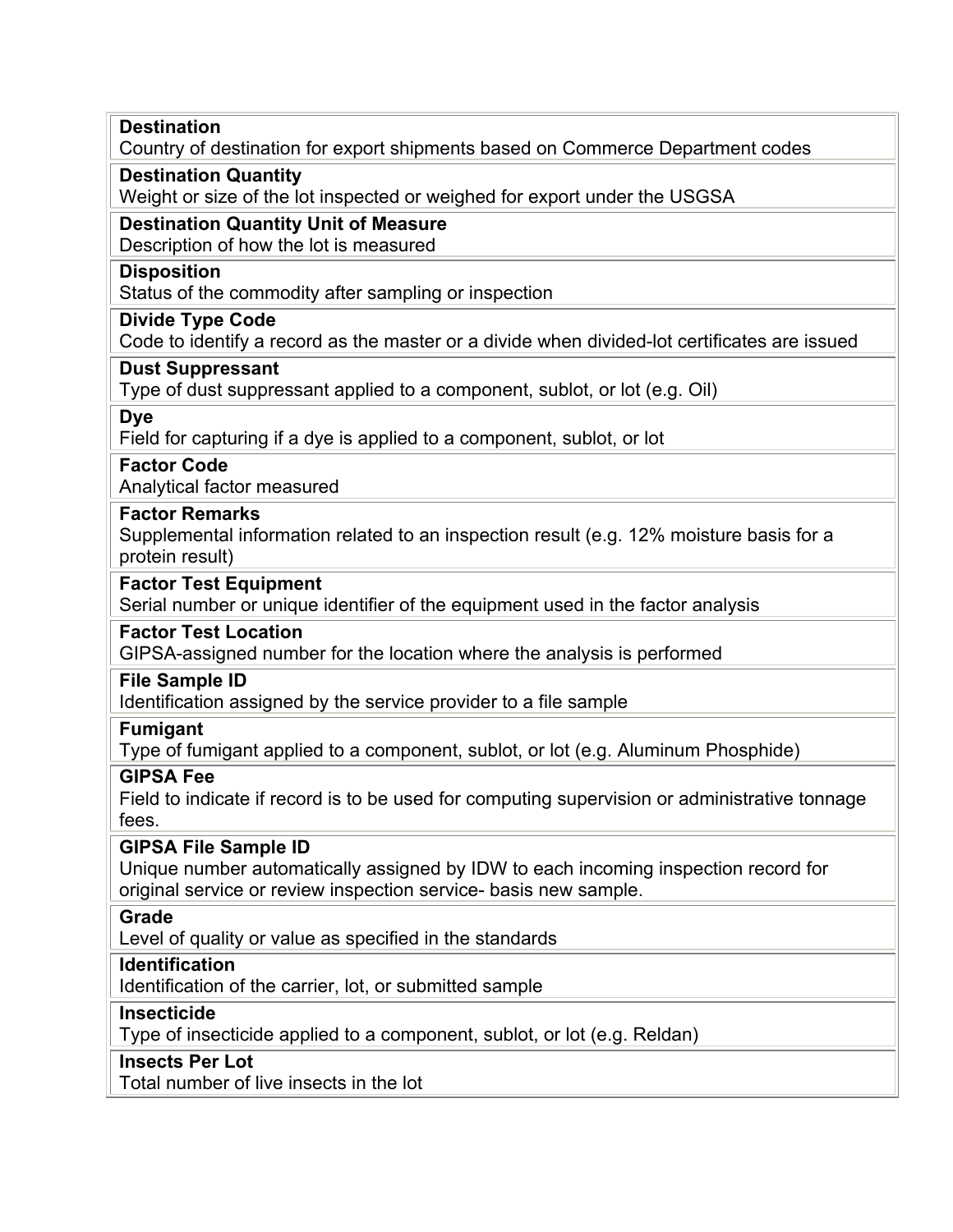| <b>Inspection Result</b>                                                                                                                                                                                                                                  |
|-----------------------------------------------------------------------------------------------------------------------------------------------------------------------------------------------------------------------------------------------------------|
| Result from the analysis of a factor                                                                                                                                                                                                                      |
| <b>Inspection Result Unit of Measure</b>                                                                                                                                                                                                                  |
| Format for reporting inspection results as specified in the Agricultural Product Standards                                                                                                                                                                |
| <b>Inspection Type</b><br>Level of inspection (Original, Reinspection, Appeal, Board Appeal, Supervision, New<br>Original)                                                                                                                                |
| <b>Inspection Weighing Service</b><br>Classification of service as inspection only, weighing only, or inspection & weighing                                                                                                                               |
| Level<br>Portion of the lot represented by the sample (Sublot, Component, Subsample)                                                                                                                                                                      |
| <b>License Number</b><br>GIPSA-assigned number for the individual who performs the inspection or weighing service                                                                                                                                         |
| <b>Load Order Number</b><br>Unique lot identifier for the inspection and/or weighing log                                                                                                                                                                  |
| <b>Lot Number</b><br>Unique alpha-numeric identifier assigned to a lot when Cusum, combined-lot, or round-lot<br>inspections are performed. Detail inspection records are assigned same lot number as<br>assigned to summary inspection/weighing records. |
| <b>Moisture Load Order</b><br>Specified moisture load order requirement (Minimum, Maximum, or Average)                                                                                                                                                    |
| <b>Moisture Load Order Percent</b><br>Specified moisture load order requirement (percent)                                                                                                                                                                 |
| <b>Movement</b><br>In, Out, Local, Export                                                                                                                                                                                                                 |
| <b>Number of Carriers</b><br>Number of carriers comprising the lot                                                                                                                                                                                        |
| <b>Number of Divides</b><br>Number of divided certificates issued for a lot                                                                                                                                                                               |
| <b>Oil Load Order</b><br>Specified oil load order requirement (Minimum, Maximum, Average, or Ordinary)                                                                                                                                                    |
| <b>Oil Load Order Percent</b><br>Specified oil load order requirement (percent)                                                                                                                                                                           |
| <b>Old Cert Number</b><br>Serial number of a certificate that has been replaced by a duplicate, corrected, or<br>superseded certificate                                                                                                                   |
| <b>Ordered By</b><br>Name of the customer requesting service                                                                                                                                                                                              |
| <b>Protein Load Order</b><br>Specified protein load order requirement (Minimum, Maximum, Average, or Ordinary)                                                                                                                                            |
| <b>Protein Load Order Percent</b><br>Specified protein load order requirement (percent)                                                                                                                                                                   |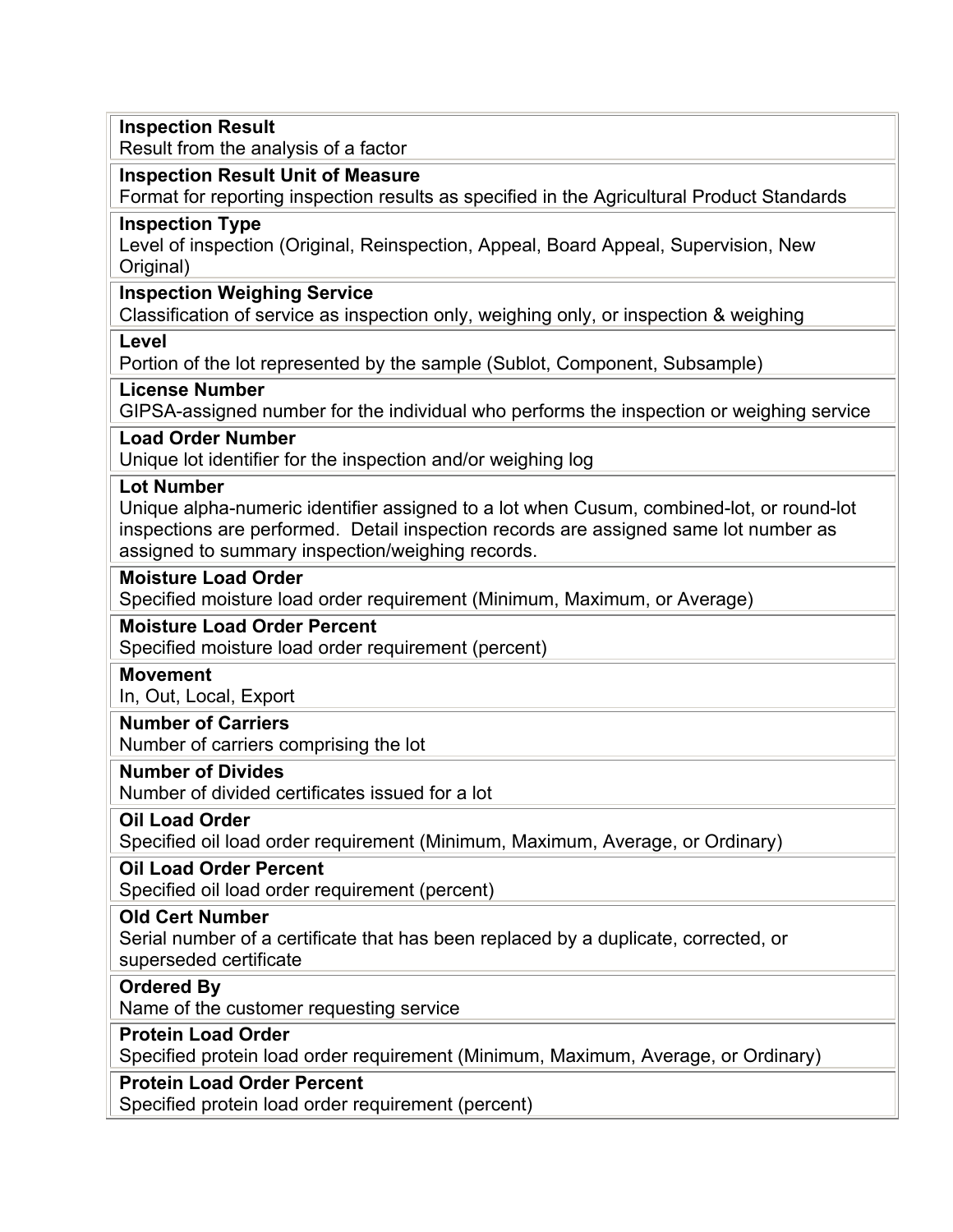| <b>Purpose Code</b><br>Purpose of the record (Original, Void, Duplicate, Corrected)                                                                                  |
|----------------------------------------------------------------------------------------------------------------------------------------------------------------------|
| <b>Quantity/Official Weight</b><br>Volume, weight, or size of the lot or sample inspected or weighed                                                                 |
|                                                                                                                                                                      |
| <b>Quantity/Official Weight Unit of Measure</b><br>Description of how the lot or sample is measured                                                                  |
| <b>Record Type</b><br>Code that identifies type of record (Summary Inspection and/or Weighing, Detail Inspection)                                                    |
| <b>Remarks</b><br>Information from the remarks section of the certificate that is not reported in any other field                                                    |
| <b>Sampling Method</b><br>Method used to obtain the official sample (Probe, Mechanical Diverter, Ellis Cup, Pelican,<br>Woodside, Mechanical Probe, Multiple, Other) |
| <b>Sample Identification</b><br>Identification of the sample analyzed during the inspection of the lot (e.g. sublot #, material<br>portion #, railcar ID)            |
| <b>Sequence Number</b><br>Sequential number that indicates the sublot inspection order during a Cusum inspection                                                     |
| <b>Service Request Number</b><br>Unique number assigned to each request for service that is used to link inspection &<br>weighing records to the request for service |
| <b>Service Type</b><br>Type of service performed                                                                                                                     |
| <b>Special Grade</b>                                                                                                                                                 |
| Special factor or condition present in a commodity that is supplemental to the grade                                                                                 |
| <b>Starch Load Order</b><br>Specified starch load order requirement (Minimum, Maximum, Average, or Ordinary)                                                         |
| <b>Starch Load Order Percent</b><br>Specified starch load order requirement (percent)                                                                                |
| <b>State</b><br>State where the commodity is located at the time of sampling or other service or where the<br>stowage examination is performed                       |
| <b>Stowage Area Examined</b><br>Indication as to whether or not a stowage area of a carrier has been examined                                                        |
| <b>Sublots With Insects</b><br>Number of sublots containing one or more live insects                                                                                 |
| <b>Superseded By</b><br>Certificate number of the superseding record. Populated by IDW                                                                               |
| <b>Time of Service</b><br>Time inspection or weighing is completed                                                                                                   |
| <b>Time Sampled</b>                                                                                                                                                  |
|                                                                                                                                                                      |